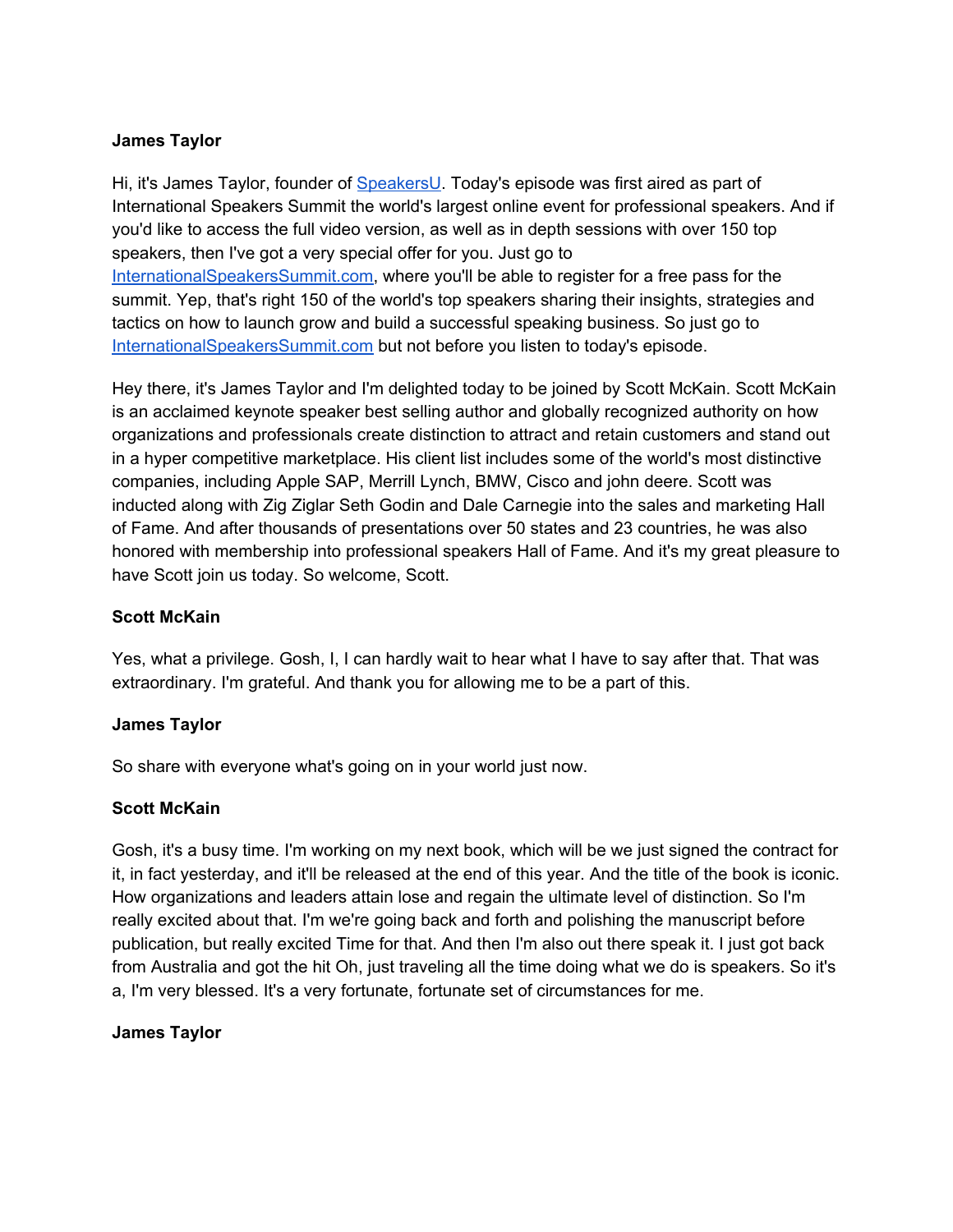So how did a young man from Indiana end up as one of the most top keynote speakers, but tell talk a little bit about what their journey was like? You

### **Scott McKain**

know, it's funny, I was thinking last night, I was anticipating you might ask that question. And I was thinking last night on on, I'm 14 years old. I'm a freshman in high school. I'm part of a trip to a convention at Purdue University. And I'm literally on the back row of the first level of this auditorium. And they introduced an outside speaker. And I was moved not only by the message, I set there at 14 years old, and I still remember thinking that's the coolest thing in the world. It was the first time that I'd ever heard a professional speaker and I remember thinking not Not only was I moved by his message and impacted by what he had to say, but I also remember thinking, that would just be the coolest, coolest job in the world. But I'm a freshman High School, right? So I don't remember, other than other than prom and and then commencement. I don't remember a single night that went by, that I didn't take this little tape recorder and stand in my bedroom for all four years of high school and do two things. One is I would give a prepared speech and record it. And then I would stand and I would try to pick out something in my bedroom. And I would make myself give a two minute speech on something that I saw in the bedroom. In other words, could I give a two minute speech on a coat hanger? Could I give a two minute speech on a doorknob? Could I and it I wanted to practice being able to think of my feet to be able to stand and communicate and keep it going For that, for that period of time. Interestingly enough, the first speech contest I won was based on I looked down and saw a key ring and I made myself give a, a two minute speech on a key ring. And then I got the idea that leadership is not about being the biggest key. It's about being the ring that ties all of those unique keys together in a meaningful poll. And that was the first that was the topic of the of the first speech contest that I wanted when I was in high school. I got an opportunity to in high school when I was 14, the little local radio station offered me a job and people say, Oh, you've got a radio voice. That's why they did it. Well, no, I was 14. My you know, is you know what, when you're a guy and you're 14, your voice is all over the play, you know that but my dad owned the local grocery store and they thought if they hired his son, then dad would buy more commercials on the radio station rather than ads in the newspaper but, but I think it helped me train my voice because I was always trying to sound Unlike an adult, I was always as my voice was changed was always trying to drive my voice lower. And then with radio people say, Well Did that really helps you for speaking. The only thing that helps you speaking is when you click the mic on, you'd better have something to say. And so it helped me on my, but there's there was little in that that helped them in terms of speaking. I got involved in a student organization. In the United States, it's called FFA. At that time it stood for Future Farmers of America. It was an agriculturally related organization, not just for farmers, but for anyone involved in the industry of agribusiness. Today's just known as FFA, because it's not it's moved from production agriculture to the entire the entire field. But the crazy thing was, it's really a leadership development organization. And it It got me, you know, inspired by speaking contests and it got me speaking and I was elected State President, Indiana and then later a national Officer of FFA. So I took two years out of college to fulfill those responsibilities, which basically was traveling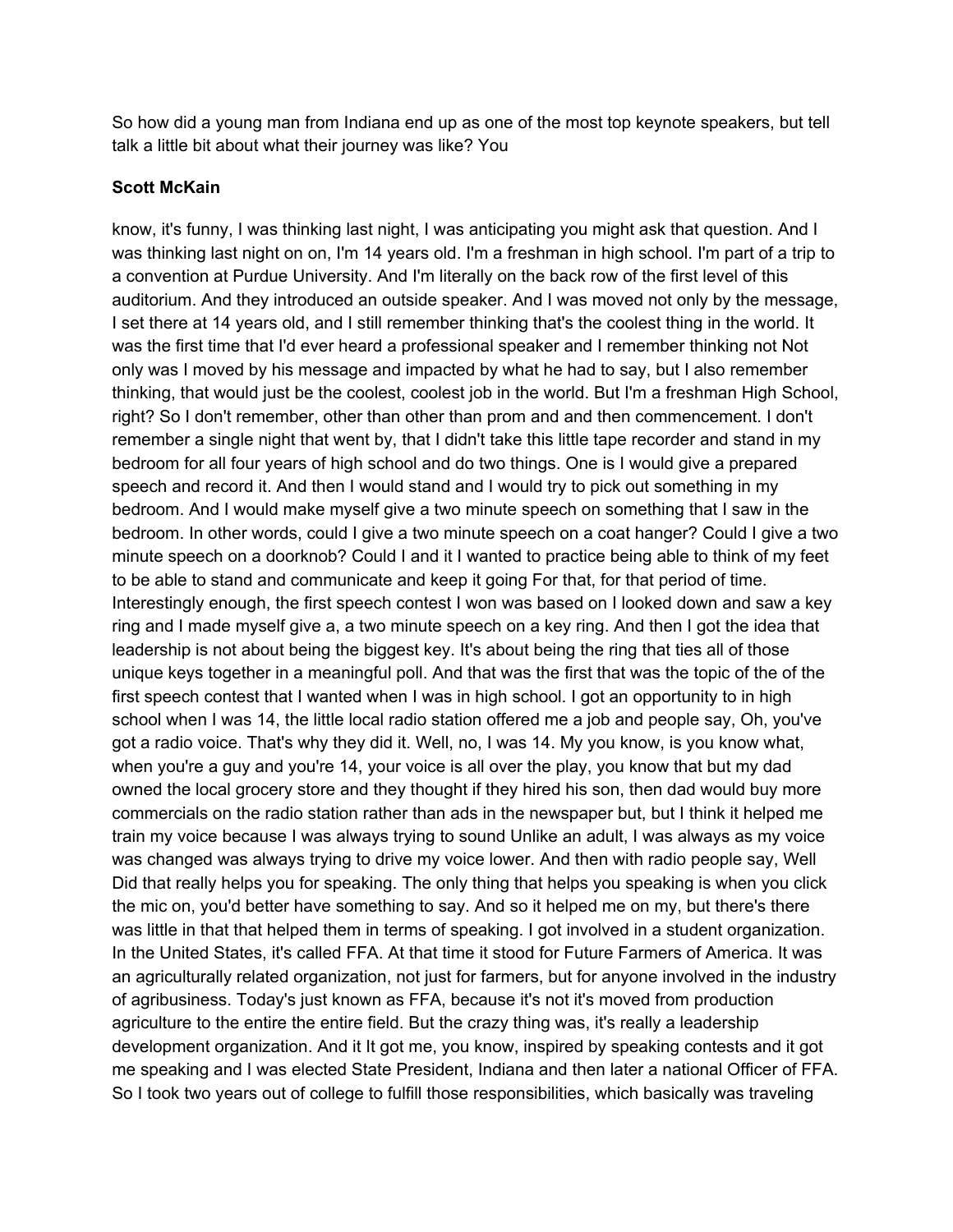and speaking By the time I was 21, I had given a speech to the board of directors in general motors in the boardroom at the GM headquarters. I had met with the President of the United States in the Oval Office, I had spoken in front of 25,000 people, I had had those opportunities, but the time I was 21 but the other thing that happened was, is I would speak at these rural meetings in the United States. You know, somebody mom might be the local bank president or somebody dad might be involved with another civic organization. I'm speaking to the students, but the parents happen to be in the in the room and so somebody would come up and say, Hey, you know, our bank tellers need to hear that speech. Could you come into the bank and, and give that speech? And that's how I pay boy through college, was traveling all over the Midwest, you know, given given those speeches, and it was it the other thing was, it was it was the greatest learning laboratory you can imagine. Because when people say, Well, what does somebody 2223 years old have to say to business people, older adults. Well, what I did was kind of make a report of what I've learned from other business people. You know, here's, here's what I learned when we visited General Motors. And here's what if you're sincere people love to help. So what would happen is I'd give a speech at some small community and one of the entrepreneurs and say, hey, I've got an idea for you first, you know, so I'd write that down. Next speech, I'd relate their idea. Well, one of two things would happen James, either they'd write down the idea, the audience would write it down, oh, that's a good idea and write it up, or somebody would come up and say, I've got a better idea. Well, that so for the next decade, I'm I'm doing that, and it was the greatest learning laboratory you can imagine it didn't pay much

### **James Taylor**

that what that what you just described is you and I were talking earlier about we're both drummers and that sounds very similar to I think a lot of my musician, friends and family members who paid their Jews. You know, you go and play all those club gigs. You know, there's like, three men and dug in there, and you're you're working on your craft and you're continually but you have, you have such a love, you know, passion for what you do that's taking you through all the time, you're continually working with people that are better than you, you're kind of learning from those and adding those new distinctions.

#### **Scott McKain**

So true. I gave 1003 speeches through through the student organization. But I mean, literally standing up at a banquet or standing up at a luncheon or doing a high school assembly you're doing, I gave 1000 free speeches before ever got paid. Now, I'm not encouraging anybody to go and do 1000 free speeches, but to support what you're saying, James enthusiastically. It is about paying your dues. And I think unfortunately, I have seen really good people try to move that process too quickly. And so they get booked for speeches before they're really ready. And this is a referral business to a great degree. It's certainly a reputation business and so they they intentionally damage the future of their career. Because they put themselves through great marketing. And through all of these other things we learned how to do as speakers. They put themselves in a position for which they're not ready. It's like, you know, if you're just learning the game of basketball, you don't want to be on an NBA court yet. Yeah, right. If I'm just learning the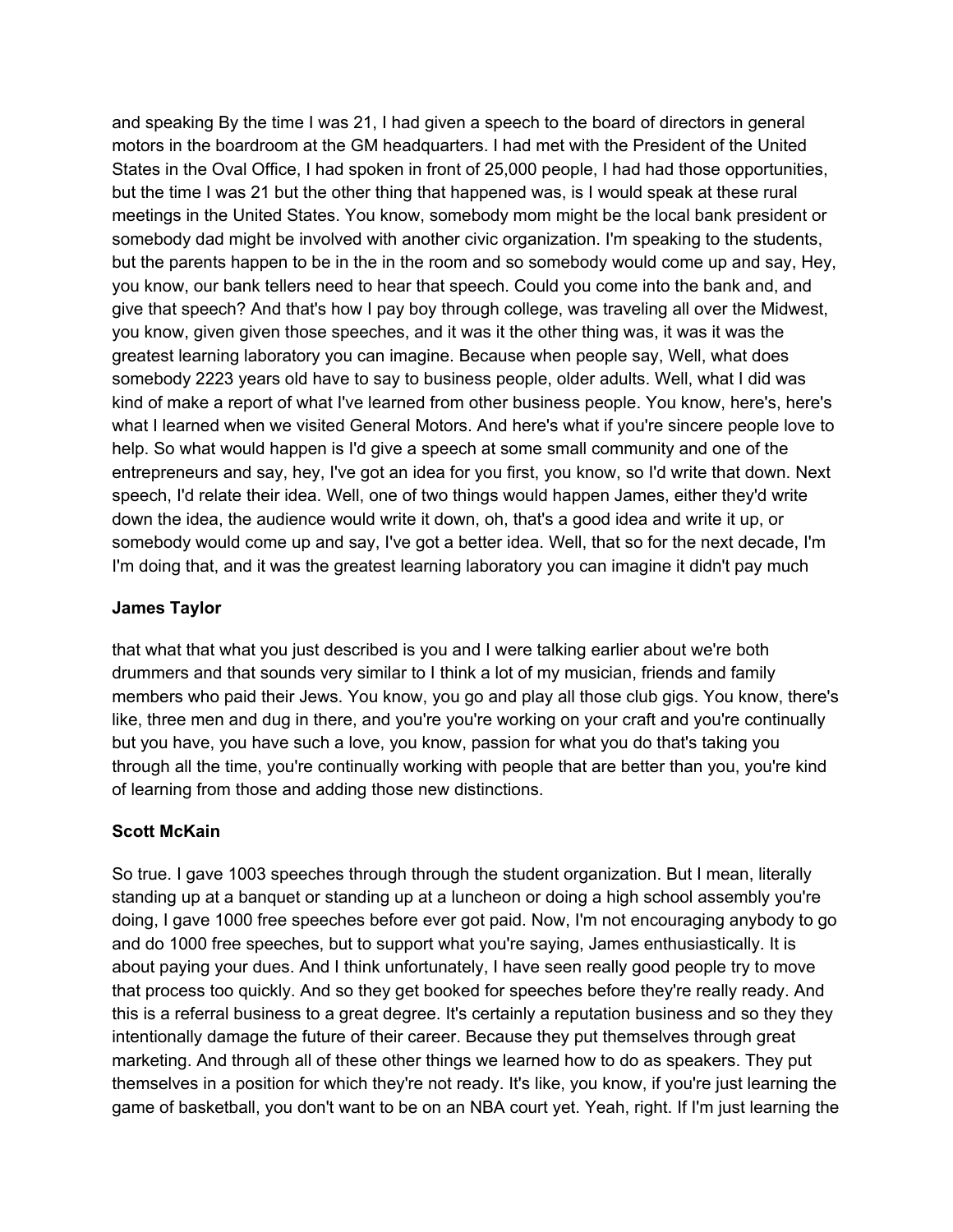game of football, I shouldn't be on a premier league field yet. Because my skills not only are my skills not that proficient, it'll also really make me look bad. And with such a reputation business, you can't afford that.

### **James Taylor**

And you want that kind of sustainability. I suppose. It's a little bit like a TV show like American Idol, for example, where you see young, really talented people, you know, they've got they've got that that core part of town and they get pushed onto these big stages. And very early on maybe before they've, they haven't Nestle, paid the dues, they haven't done all those little kind of club gigs to work up things. And the first time they're actually getting in front of people, it's in front of, like 20,000 people. And they're doing five nights in a row. And then there's something their voice goes because they haven't learned to look after the tone of their voice and things like that. Yeah. So so in this time you were kind of going through those those early stages and doing those first thousand talks. Were there any mentors that you had as a speaker, people that took you up under their wing, even maybe people you knew or maybe people you looked at from afar and you said, I want to be like that I can see that's who I I look to to train to attain that level of mastery.

## **Scott McKain**

I want to share a couple quick stories. If I could. James, I was speaking at for the student organization FFA. I'll never forget in Illinois at the Fieldhouse for the University of Illinois, about 3000 students in the audience. And on the afternoon keynote, the keynote that night was a man named Grady Nutt and he was a humorous but yet a very serious in terms of he had a he had a great message you He his tumor as a vehicle for him. So he wasn't just a comedian. And I'd read about him and I wanted to see him. And he was speaking that night. So I speak that afternoon goes great. I hear him that night. And it was just the most amazing speech. In terms of audience, he blew the roof off the place. It was so incredible. And I walked up afterwards just to shake his hand and he sees me and he says, you need to be doing this for a living. And I, I was so enthralled with him. I do want familiar with it. He said, No, he said, I walked in this afternoon just to get a feel for the arena and the field for the crowd. And and I just walked in, nobody knew who I was, and they just introduced you. So I sat down in the back row, and I listened to your speech and he said, You ought to be doing this for a living. And then he said, and I will help. And as as Grady's career continued to grow, and audiences certain of his older audiences couldn't afford to have him back. Great. He would say, I've got this young guy, he's just getting started in speaking. But But He's really good. You ought to, you ought to book him. And so that's how part of my career got started was just the little audiences that couldn't afford radio more because he paid his dues, and he's working his way up and I'm, you know, I'm here. Tragically, Grady was killed in a plane crash coming home from a speech in 1982. But he was a great influence on my life. The other one that really inspired me. They brought me back to speak at this FFA convention 10 years after I had been a national officer, and my wife and I are checking in the hotel and the other speaker and there's 25,000 students in the audience for this event. And they just bring me back because I'm an alumnus, right. I'm a I've been at the been a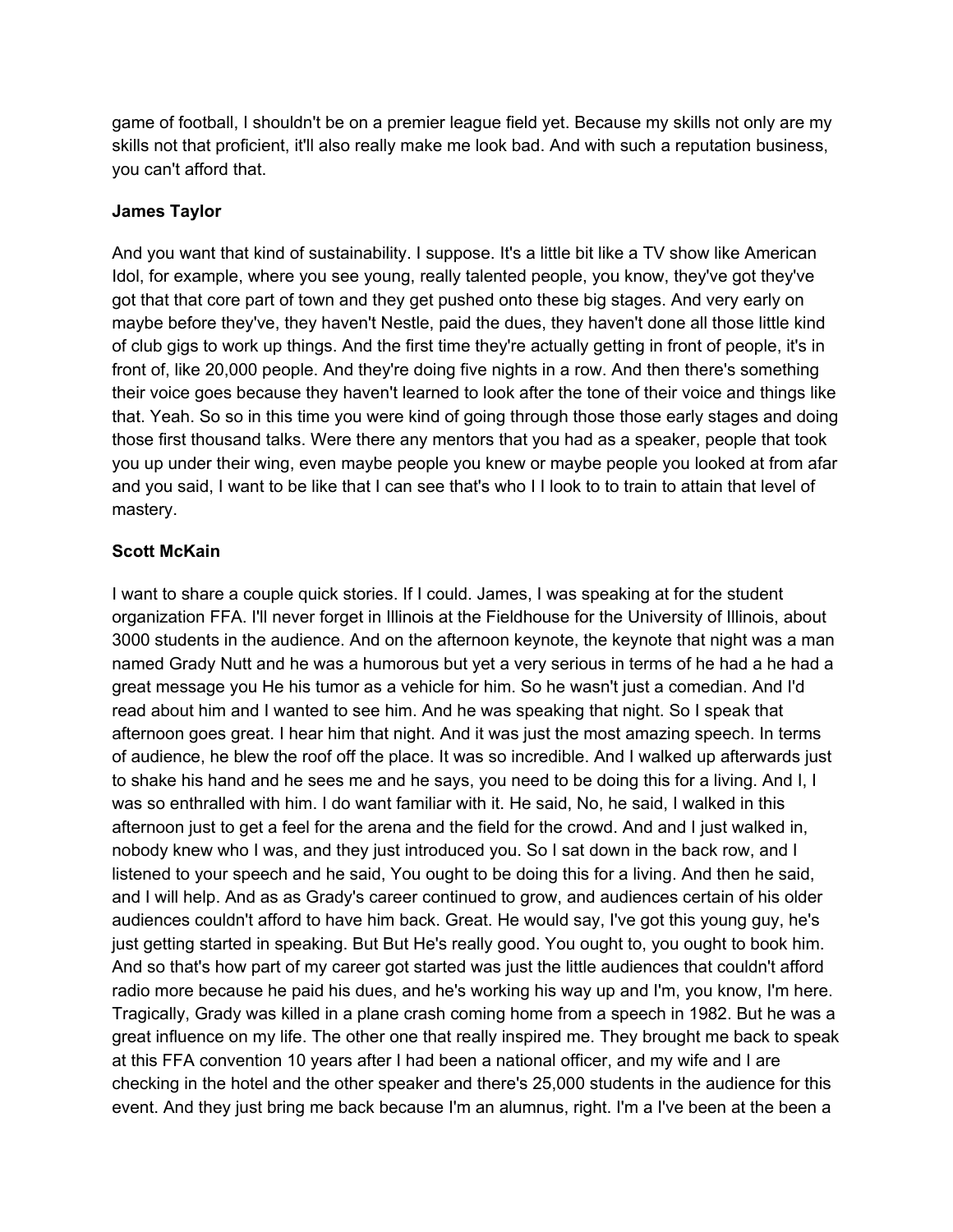part part of the program. So I'm checking it out and the other speaker is gonna be Zig Ziglar. And I can't wait to hear because I'd never heard Zig Ziglar person had every book at every everything and at the front desk, There was a note and it said, please call Mr. Ziegler's room had his room number, when you arrive he wants to see if you would like to go to dinner. And I joke I feel like a shortstop playing Little League that Derek Jeter wants to know if I want to go get a coke or something. I, I remember trembling when I when I called and he answered the phone and I said, you know, we'd love to my wife sweet, so, so just the three of us went to dinner zig and my late wife and I, and Zig sat there and he said, Scott, you know, I looked before the convention and he said, I didn't see your book. Where's your book? And I said, was a guy I've never written a book. And he said, Yeah, I haven't either. My wife and I kind of like look at each other because we've got, we got like, 10 on the shelf, right? We've got every Zig Ziglar book. He said, But you know what? Every morning I get up and and I write three pages. And after about six months, they tell me I've got a book. And then he just sat back and smiled and it was like the lightning Whatever top my head. And he said, I think that he said, I've looked and learned and I know your message. And he said, it's a really a good one. And he said, it needs to be in a book. He says, I bet your problem is is the problem I had, which is to write a book seems so challenging. It seems so overwhelming. Don't write a book, but write three pages and do that every day. And the next morning, I got up, I wrote three pages. And it's the first three pages of my first book all businesses show business and he

#### **James Taylor**

had so many great little I remember early and probably about 14 married about that time, going and driving to though heading to different places. And listening to his audio tapes. I'm going to give me a bunch of audio tapes. And he had that real he had that he had a certain kind of voice. And I'm guessing being from the UK, I'm guessing was very informed by the, the, you know, the church, that kind of pastors speaking there was a sudden lilt in a certain way that it can when you hear great, great preachers for example, it has That kind of feel to it. I just remember all these little things. I remember one of the ones he said, you know, get them laughing every seven minutes. You know, there was there's things like that. And there was there's lots of ways I think, Rory vaden, who we had as a guest on this as well, I know, was kind of in the same way that Grady took you under his his wing. I think that Rory was one of those people who went on to Zig under many I know there's many of people like that. And I was recently speaking with Dr. Shirley Davis and Les Brown was that person that took her under his wing. So that's that's it just we hear the story time and time again, you're the mentor and mentee and just kind of passing on to the onto the next generation. As you were going into this world was any advice you got? I mean, you speak about this idea of having distinction and we are in a super crowded world now it feels like with with speakers and speakers coming in all the time from different areas. How did you learn to To stand out what was your How did you in this kind of hyper competitive marketplace of speaking? How did you find a way to be distinct?

#### **Scott McKain**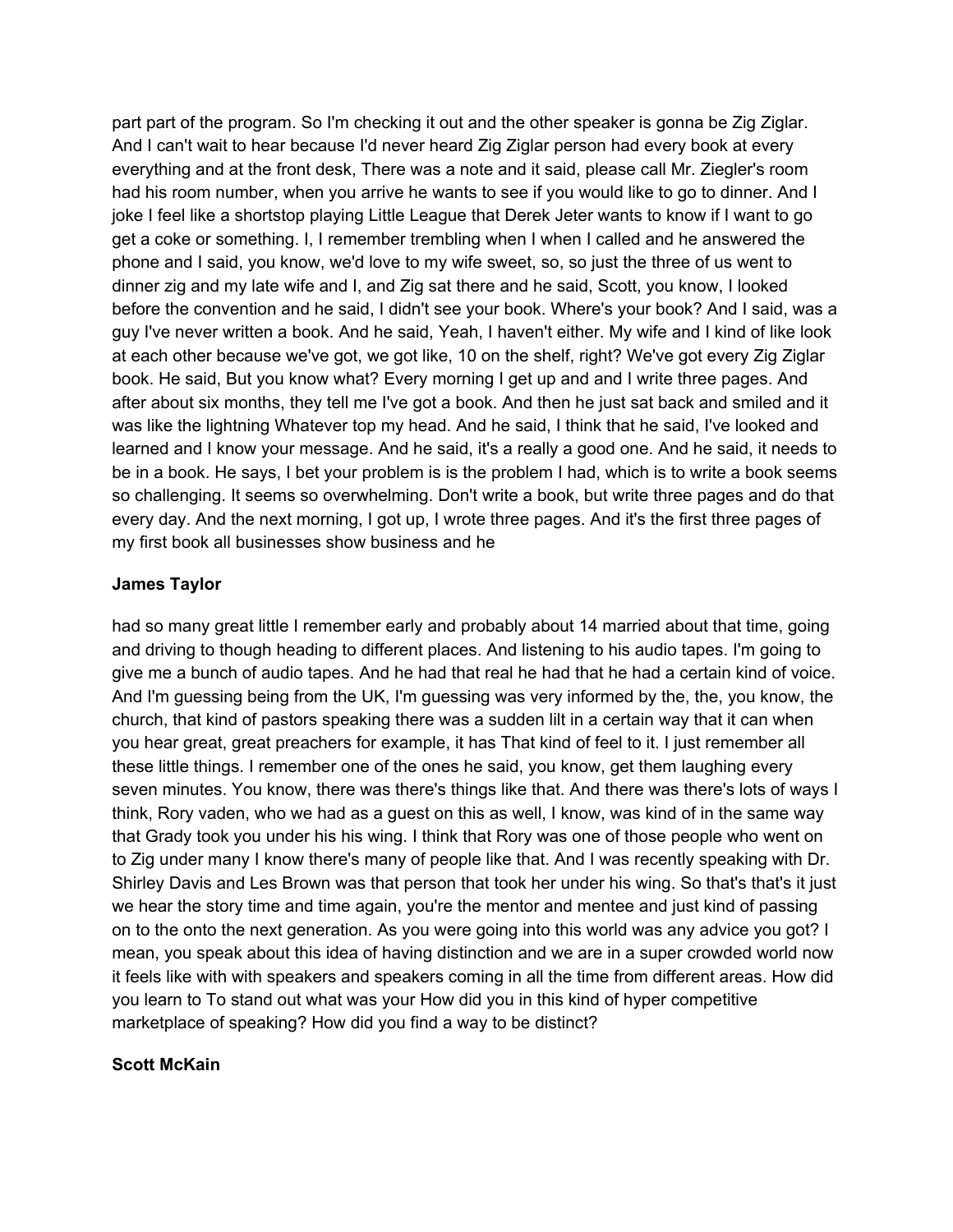It's a great question. It's, it's a, for the, for the first major part of my career. When someone said, What do you speak about? I'd usually say well, about an hour. What What do you want me to speak about time management? All right, I'll be so stressed to get that speech done. I'll have to learn it, you know, to give it I would go anywhere to talk about whatever you wanted. And what you got was based on my experience of giving a lot of speeches, you know, I, I was, I was a serviceable speaker with a very, very generic presentation. Which was good enough to get me booked and good enough to book a lot of speeches at an OK fee. And then I had to really pull back. Saturday, my first wife, Sherry, developed ovarian cancer. And we didn't have any kids and I'm a sole caregiver. And it was a very trying time. And after Sherry passed, I had to reboot my business. And this is a hard business to get into. It's a really hard business to get back into. It's it's difficult to position it's even more difficult to reposition, right? If I'm new in the market, then all I have to do is to get you to understand the best about me, and I'm positioned to reposition I've got to get you to forget what you knew and get you to start thinking something different so it's always more difficult to reposition. So I started calling the speakers bureaus that had booked me and I asked them, okay, when you recommend me to a client, what do you say? Which I think is what I look back now. stumbled onto that question, but I think it's one of the most critical questions that we can ask when you refer me. What What do you say about me? And the number one overwhelming answer was a really good speaker and a really nice guy. Well, don't get me wrong, I want to be, I want to be a really good speaker. I work really hard at being a really good speaker. I choose to be I want to be a nice guy. But there I can't picture the Vice President of Ford. When they're talking about the sales meeting coming up. I can't imagine that person saying, you know what we need this year. We need a really nice guy, though they say we want someone who will teach us about. So as silly as it sounds, James, I started saying I gotta figure out how to stand out and I started researching how did companies that were distinctive in the marketplace, what did they do, and executives that that had risen to the top as leaders as managers. What did they do? And were there any common threads that and all I was trying to do was to take my business to that level. And and as silly as this sounds I look back now. But I'm midway into my research and it was the blinding flash of the obvious that wait a minute if I really need this, how many other companies and managers and leaders and salespeople are out there that need the same thing? And so that was the genesis of the whole thing that created with distinction was and I realized along the way, too, it's not differentiation. I don't think different is better. Different is just different. If I slap every client in the face, I'm different. It doesn't mean they'll ever book me again. But they'll go and he's really different. Right? So it seemed to me that there was a level of sameness, which many speakers are what I was right in other words, I'm I'm just out there doing a good job. There's a lot of folks will do a good job. I hope you pick me. It also those are the ones that they're always saying, well, could you do it for a little bit less? Could you do it for, you know, we're having to negotiate fee, then you go to the next level, which is differentiation, there's something about them that's a little bit different, a little bit unique makes them stand out. But the higher level then becomes distinction. And distinction is where you are known for something to such a degree, that you are attracting business. Even as you pursue bookings, you're also attracting it. Because people are saying, oh, if we want to know about how to create distinction, this is the guy yeah, this is the person that owns that. And and that's the highest level. So that's where that all came from James, I was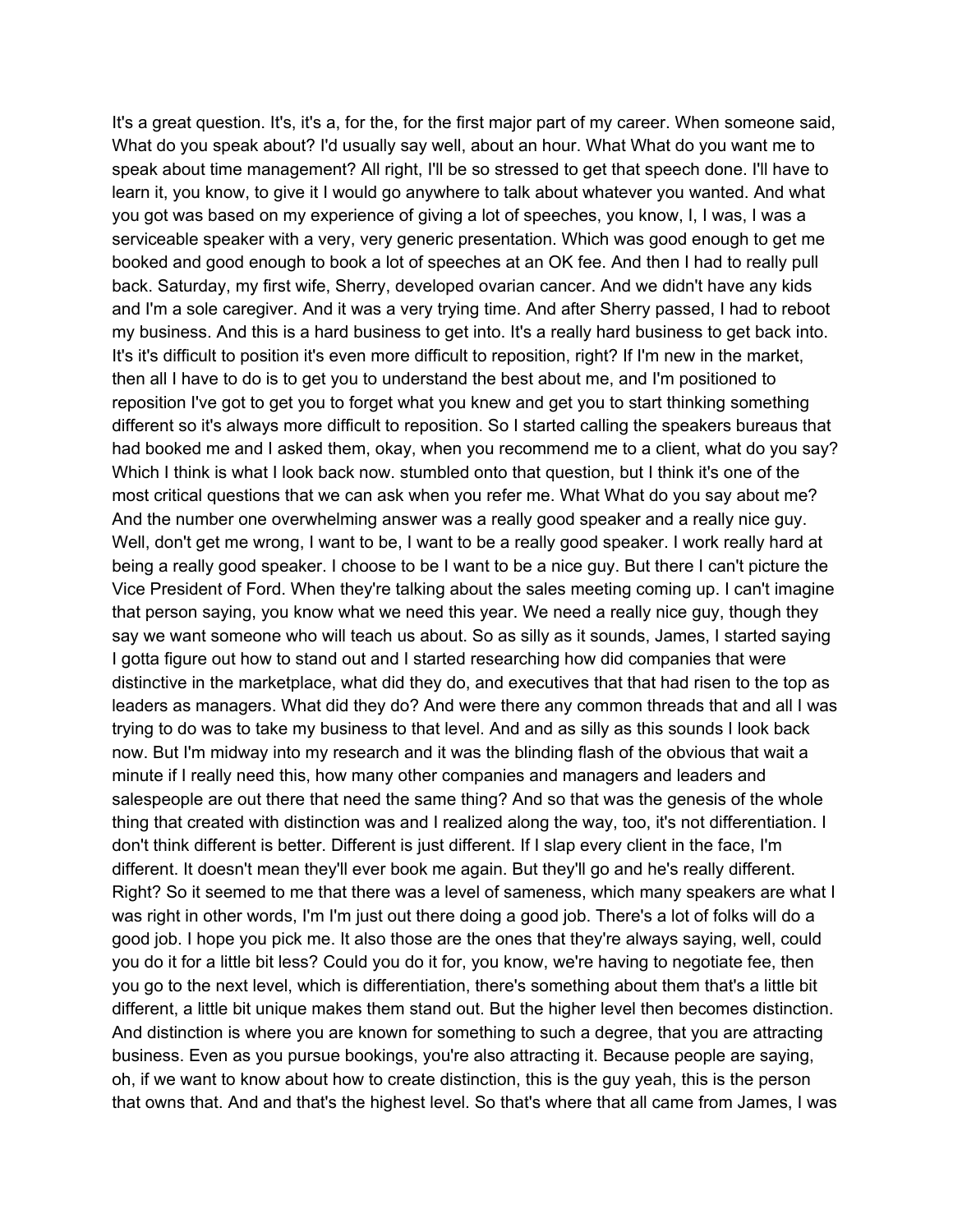just trying to save my speaking business, and then realized if I needed this in my business, what were the what was the likelihood that other business professionals were looking for the same answer

### **James Taylor**

that's almost like you think of you two iconic, iconic brands. Think of like Volvo safety owns a word and it is not it doesn't own four by four it doesn't own SUV owns he owns a feeling or or an emotion I think it's like Sally hogshead and fascinate sure she comedians that that word. So you were actually building up the ownership almost ownership or distinction. So as that word got talked about more and more and more because of you, and maybe not because of you, it was you were you were there. You thought you were kind of able to kind of go on that tide the whole time. ride the wave. Yeah,

### **Scott McKain**

exactly. Exactly. And and so then what happens? And it's kind of interesting, because it's part of what I wrote about in the first book on distinction when there wasn't anything out there on it really is that then the next wave becomes copycat competition. And now you go online and you see everybody talking about how to stand out and it's hard to stand out. What you're talking about is how to stand Right. But the other thing and that and that's where the new book is leading, is that people would come up and they go, Okay, so people really done once you talk about so now, Samsung than in the original book was part of that sameness now has risen up to the point of differentiation, maybe distinction. So if if Samsung is distinctive, whereas apple. So there had to be something beyond distinction. And that's where the new book is going with iconic, is that distinctive means you're at the top in your particular market segment. But iconic brands are ones that are talked about, you know, if we're talking about how you run a retail store, we're going to be talking about Apple regardless of the way it goes beyond their specific industry. You know what I mean, if they become cultural icons, not just the predominant provider, in their respective industry? Yeah.

## **James Taylor**

And I'm thinking that, I guess also that helps on the referral party. You mentioned earlier because it makes the referral bit so much easier. Because you're not you're not in a world of just like lots of other things if if someone mentions that I need a someone talk about come and talk about distinction, or I need I'm thinking about someone like how to be a remarkable brand I think like Seth Godin like remarkable you know, the certain kind of words that that you can you can think of other other things that we can be doing as speakers to realize that, you know, this is this is an industry of referrals from other speakers from bureaus from people that hear you and see you on stage is anything that we can be doing to to kind of help that process that we are being that person is preferred.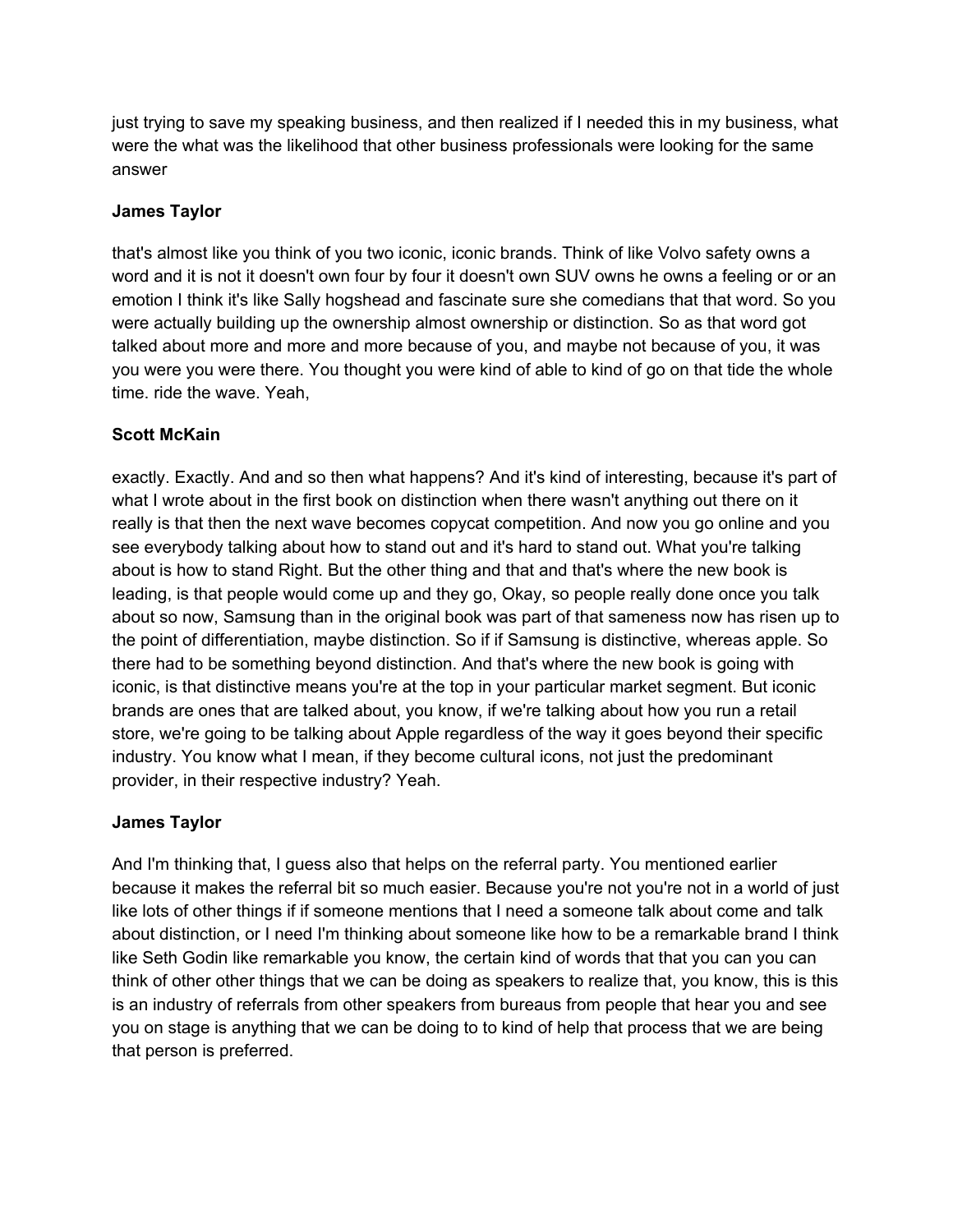### **Scott McKain**

One thing that we've learned and we've we've used fortunately very successfully, James is really, really important question. And it's, it's drilling deeper with the clients that you already have. And in the fundamental question that you ask yourself is this who is my clients customer How can I help my clients serve their customers? I'll give you an example. I'm speaking for Bridgestone tires, big meeting for Bridgestone tires. And it went great, great crowd, great group. And so I basically asked myself, our office and our team asked the question, so who's their customer? Well, our first response obviously would be Oh, it's anybody that buys tires, but that's not really it, because it's the dealers that sell the Bridgestone tires to their customers and the dealers that have bridgestones and michelins and good years and Yokohama has and all of those Okay, so how does Bridgestone gain greater mindshare with those dealers that are their customers. So we went to them and made a proposal and we said, just as you had this meeting, every one of the dealers that are selling your tires have a meeting. What if You've sponsored me to be the keynote speaker for that meeting, you could get up and introduce me get your time in front of all the sales people. Look, they're going to ask you to sponsor a cocktail reception or something anyway, so it's in your budget, but sponsor me as the keynote speaker for all of those events. And we booked 15 more full fee dates with them as a result of just that question, and then I did all of those, well, then all of those dealers then have a need for training programs, they have a need for some kind of follow up. So with with several of them, I've done additional work then for those dealers that they paid for, because they didn't want to be beholden to just one company. So it probably ended up being 23 to 25 programs at a significant fee. Just from that, and I can give you several other examples. We did that with Cisco. We did that with Juniper Networks. We've done that with SAP You know, with with other companies with Apple,

## **James Taylor**

so that's almost like going going, you know, we often are taught to think of what is the transformation that you want to have in the organization you're going to speak for. But this is actually going one step further. This is saying what is the transformation that you want to have in the lives and the organization's of the other customers of your of the people that you're going to speak? So going that level? And I guess, because then you speak your topics around is brand marketing as well. That's the kind of thing that is to em problem for every Vice President of Marketing Director, man, they're continually thinking that question is that continually thinking of the customers challenges that is, that is their life. And so if you're coming along, saying, actually, I have something that's not only going to help elevate your brand amongst those those customers, but it's going to help them solve some of the deeper challenges in their organizations and you know that that's a total Win, win win

## **Scott McKain**

in See, I think many times and we'd Seek referrals, right? That's just part of the process. Regardless of where you are in your career, you still want people to refer you so we try to be easily referral. I'll talk more about that in a second. But, but what I realized was if I asked the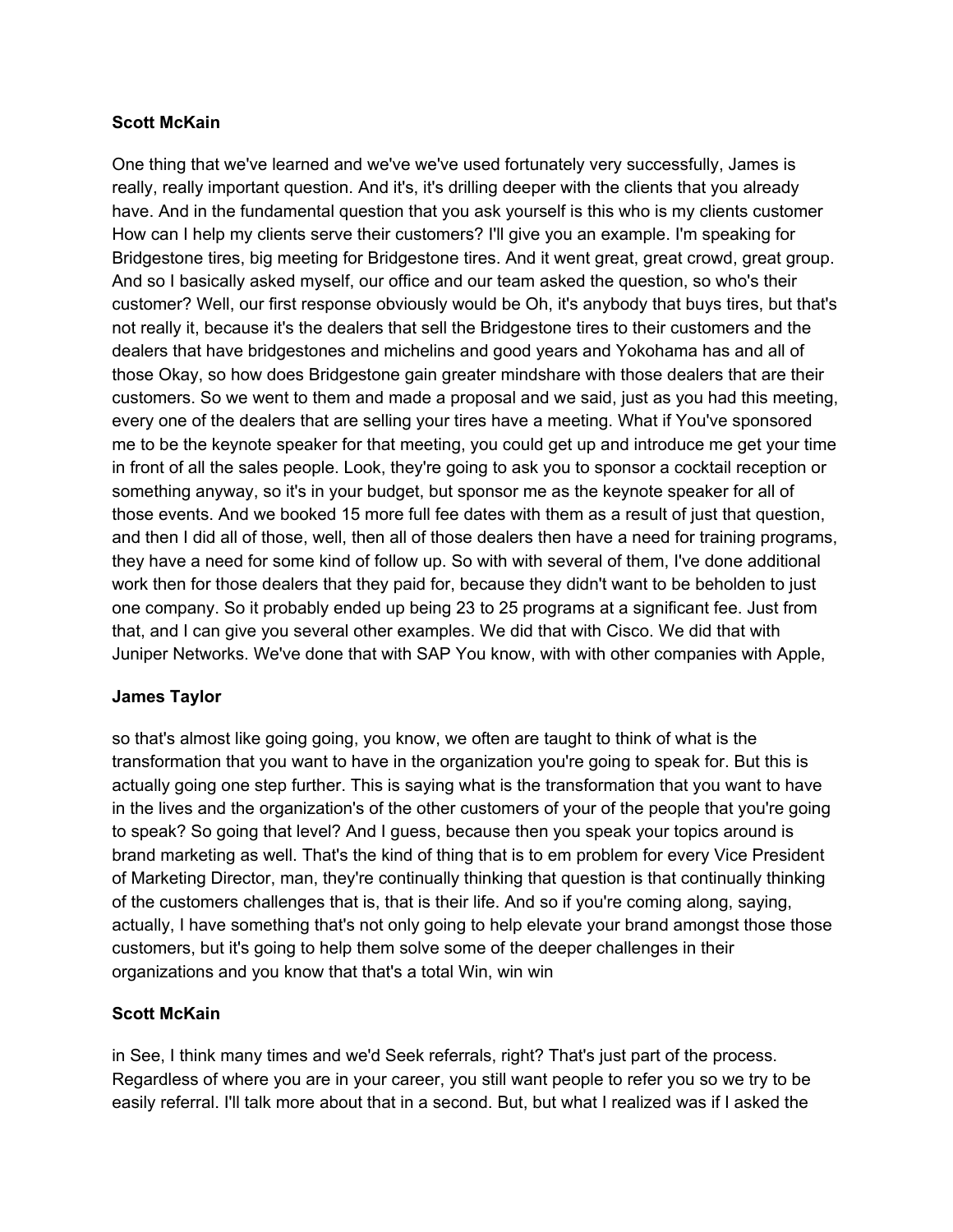CEO of Bridgestone to refer me, first of all, who's going to refer me to that, that might be limited, he's sure not gonna refer me to his competitors. He's certainly not going to refer me to so he might have referred me to some of these other tire dealers, but to formalize the process means now instead of maybe booking one or two or three that he had referred me to, now, all of a sudden, I've got 20 you know, programs. Yeah. And, and I'm, and I've also now I'm a resource for them, because when they get great feedback from their customers, what do they want to do? So they booked me two or three more times. I didn't include that number, right. Hey, Scott's done such a good job in it. You know, A lot of times to the referrals that we can get our internal within the organization, we tend to think of external, but but with a with an insurance company, for example, if I do all the agents, why don't they refer me to the internal meetings that they have of their wholesalers? Yeah. So we referrals can be. The best referrals to me are drilling deeper within the clients that we already have, and finding additional ways to serve them, rather than thinking and that's, that's part of what you know, I preached in the speeches as well, is that we've got to find ways to transcend transaction. And many times as speakers were looking for a booking of that speech, and I've noticed the more that I try to help clients the more speeches I end up booking the more that for example, Bridgestone It was about how do you leverage your budget. You're already being asked to buy the cocktail hour or sponsor one of the meals. You're going to spend the money anyway. This is a more memorable way for you to take that investment of your budget and really make an impact. So those are the things that when we start looking for how to be of help. One of the things in my early early days of speaking a guy named Joe Charbonneau, the late Joe Charbonneau at Dallas, Texas, had so many things he did the two things that Joe said, he said, Get a legal pad, put it on the phone, draw a line, divide it in half. Every time somebody calls about a speech, put a checkmark every time somebody calls about help put a checkmark in the other column. When you have more checkmarks of people calling you for help than calling to book a speech. That's when you know you have viability in this business. Because they look at you as a resource, rather than as a vendor. Yeah. And I love that

## **James Taylor**

I guess I guess that's that's that's obviously we're busy, you know, corporates going in general as it used to supplier relationships is not transactional systems it's building those relationships and you almost I mean I think some of the best products and almost kind of don't know where one company starts and the other one and it's these close relationship and as we're going to start to move I want to get to some real quick fire questions here we Scott is there a what's in your speaker bag? well isn't that a bag that you carry with you to all of your your speaking gigs you never leave the home in your office without

#### **Scott McKain**

I was with my wife Tammy was here to hear that because she's like he has more junk it is bad. I am a muck what I call this the I love technology. I carry my laptop. I carry an iPad, I carry a Kindle. I carry all of the dongles the attachments. I bought a let me about a roll over here and get it I bought the this is the slide clicker. I carry with me everywhere. With me This is the best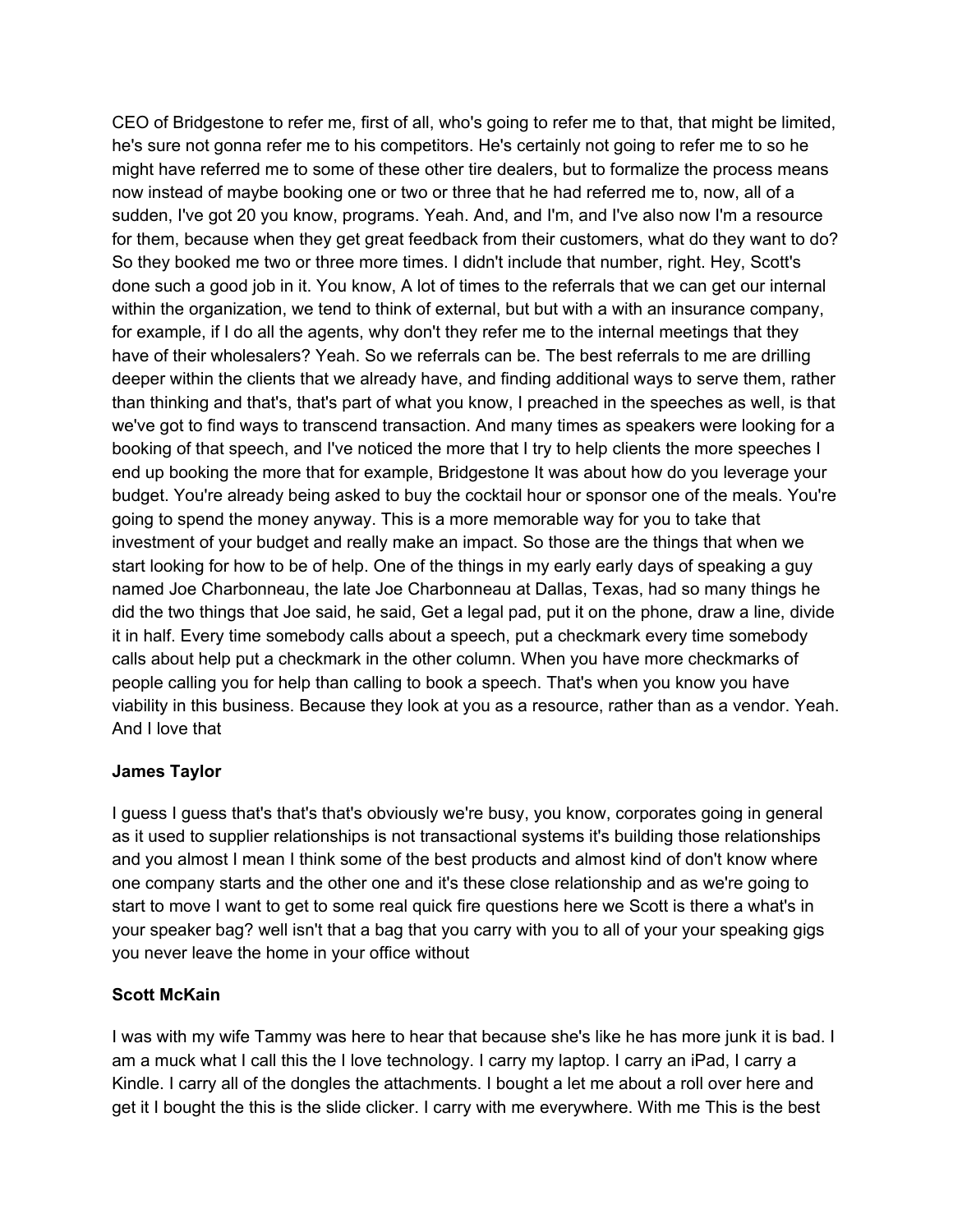slide advancer that you can that you can possibly get it a lot of speakers they'll handle this at the event of perfect cue when you carry your own and and the AV crew sees that you carry your own even if you don't use it they know they're dealing with a pro yeah and and it no matter the circumstance no matter the situation that is in and you can find that online at and I'm I'm not a compensated endorser, I just think it's the best thing going just all of that I carry all the you know the I carry I carry a multiple outlet you know plug so because so many times hotel rooms don't have enough outlets for everything. And so that's everything is on my Kindle. I carry a cannon on that one on the

### **James Taylor**

on the power of having the extension. If you want to like make friends very quickly airports be that person that has

### **Scott McKain**

Idea point. Oh yeah, cuz now we're by plugin that I carry this camera. It's a Canon g7 x. And I carry this with me everywhere because it's just absolutely fantastic to do a video blog or, or whatever. So I will get a little selfie stick and this camera. And after the event I'll just shoot a little video saying, Hi, Scott, it was great to be with you at the XYZ Corporation event, I'm just leaving the hotel or I might be in the cab, I'm in the cab. But man, I'm still on a high from what a great experience that we had. So let me remind you, of these three points. We talked about your event, ABC. So then we send that to the client afterwards and say how would you you know if you'd like would you like to distribute this. So then they send that as a post event follow up to remind everybody which then keeps me front of mine. One of the things I've written about in every book is my belief that mind share proceeds market share. Every business that I work with wants to grow their market share, it's the wrong place to start as a speaker, it's the wrong place to start. People aren't booking you if they're not thinking about you. So your key is how do you create innovative ways to stay front of mind for them and, and so anything that you can do to shoot a video that says thanks that they distribute is is critical and and, and we'll do that. So I carry a bunch of stuff. I carry a digital recorder with me as well just to make certain the sound is perfect. The other thing is, and this is a great one, it's a zoom f1 field recorder. And so I can pin the lapel mic on one on one lapel as they pin the other one for the speech. And now I have a perfect digital copy of my speech. I do that for two reasons. One is to edit to us on things that we might be, you know doing in the future. But the other thing is to get it transcribed. Because if you want to scare yourself to death, get a transcription of your speech and the imprecision of the language that we use on the platform. And so part of what I'm trying to do is to get better with my language, get better with my descriptions and be more precise, because every word matters when we're on the platform. So

## **James Taylor**

long answer that question, but I was I was talking to quests recently that on that precision point, I was thinking I was talking to one of our other guests who works with helpings because with this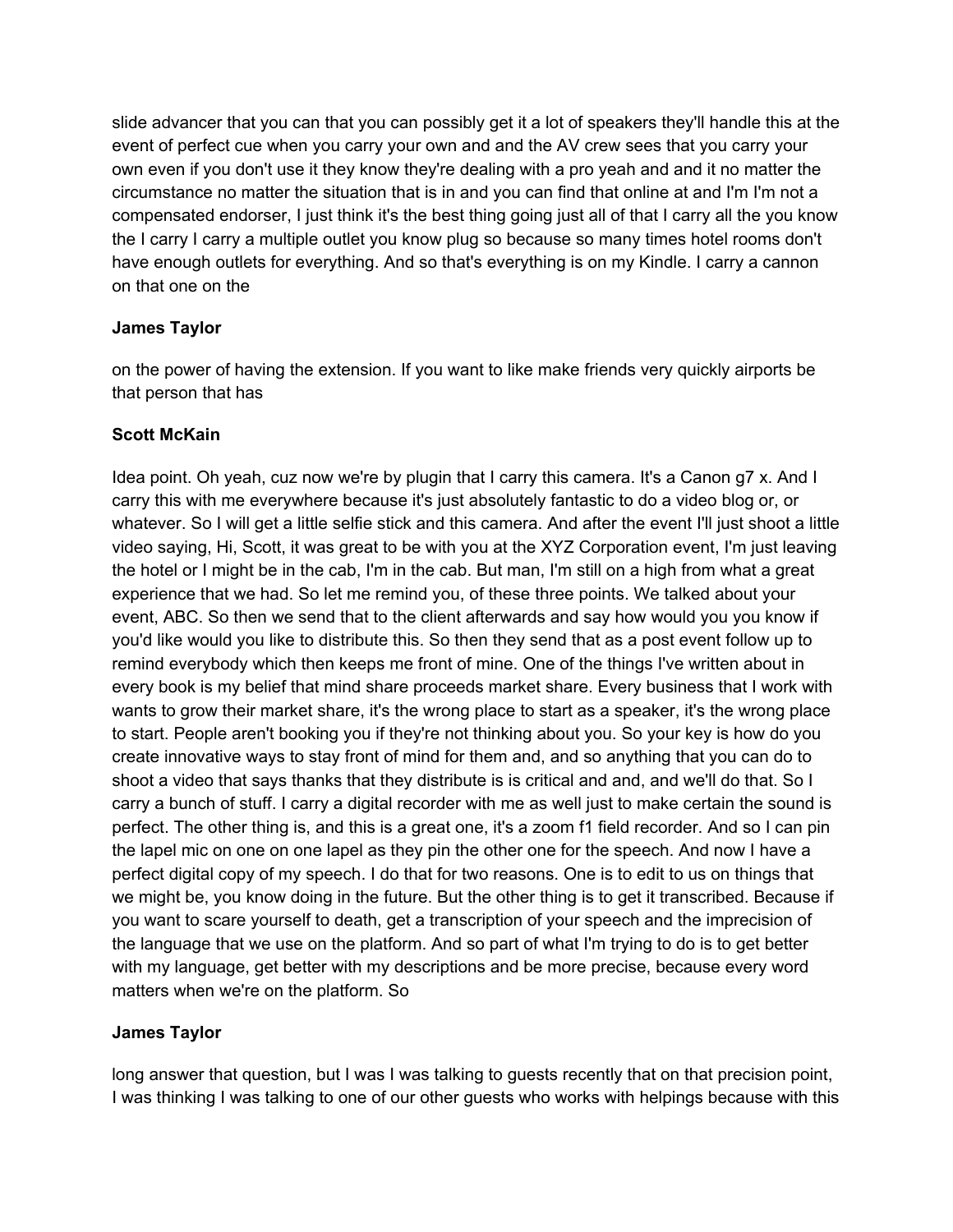speech, especially non native speakers, and should we have to remember now is 95% of business conversations are happening in English, are between at least one of those people is not a native English speaker. So most business conversations are going on and not with native English speakers. So you have to be clear, there has to be a real sense of clarity in what you're seeing that makes total sense to be able to kind of go through those as well.

## **Scott McKain**

Oh, and you bring up some Important point, James. Because as your career grows, and you start doing more international programs, you know, the easiest, the quickest example is I tell a story about a taxi driver. And when I'm telling the story in the States, he, he gets my luggage and puts it in the trunk of the car. Well, if I'm speaking where you are, it's, it's the boot. And so you don't get in line you get in the queue. Part of what we have to do as speakers is to make certain that we're using the terminology. Even the slang I know, many times those of us in the States, you know, we'll talk about knocking it out of the park. Well, there's a lot of parts of the world that have no idea that that's a baseball term, you know, hitting a home run, well, that speech was a home run. Well, that may not be the most appropriate expression in other places. So there's so many if you can put a fine point on that the the audience, almost subconscious picks up yeah, that you're using their terminology not your own.

## **James Taylor**

And what about book is the one book that you would recommend that people check out could be on the crafter speaking it could be on the on the business side of speaking or something that just more generally is going to help them understand this this this, this took us home in terms of distinction.

# **Scott McKain**

So many of my friends have written so many great books, it's it's it's hard to know, you know which which ones to recommend, but let me share two with you real quickly. One is my buddy Joe Callaway. And his book is be the best at what matters most. And I think many times as speakers there are so many things that we can be doing that we end up chasing a lot of different opportunities. What really the client is looking for is us to be the best to what really matters most. And it's just brilliantly done. And then Phil Jones has a book called exactly what to say. And we've been working on this and applying this and it is absolute Li fascinating how just changing a few words could dramatically improve your ability to, to communicate. For example, one of the things that a quick one he says is, you should say, Now I want you to be open minded. And the reason that you say that is because no one wants to be perceived as closed minded. Right? So you have by saying that you've predisposed the listener to agree with what you're saying, because the subliminal message almost is, if you object to it, it's not because it's wrong. It's because you are close minded. Right?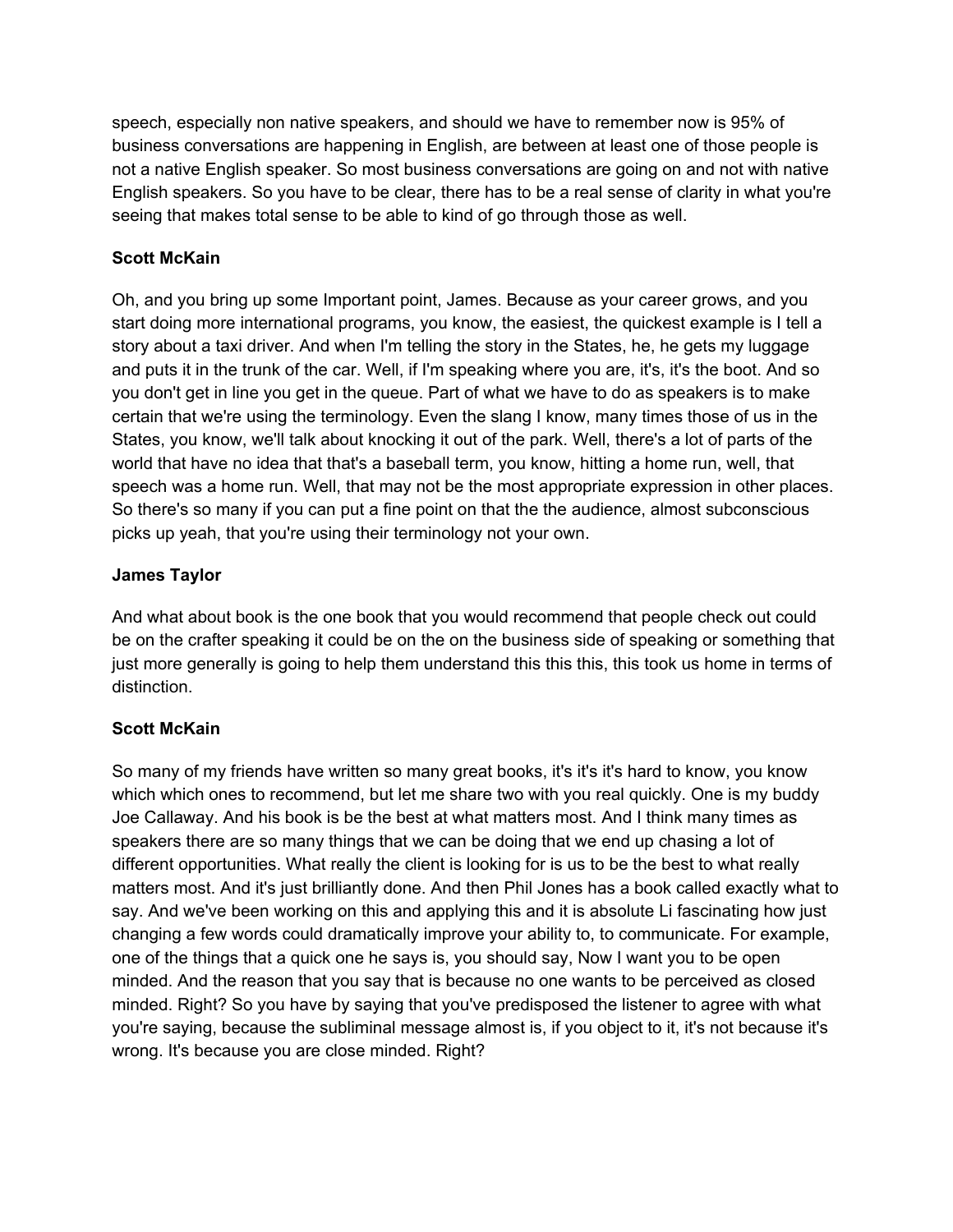### **James Taylor**

I think Phil did a good job with that distinction there. Because actually, the shape and the size of that book and the way that book is branded is I think it's a very good example of distinction standing out I can, I can see that book. I've had that book, and I can have it sitting in the cross in the room and I know it's his book because it also released his website and it's got visiting Tegrity Dan is going on?

## **Scott McKain**

Absolutely, absolutely. And that's you mentioned a hugely important word, James, that the integrity with all of your materials, and the congruency so that the website looks like the book looks like the visuals looks like. So there's that. And that's, that's branding 101. But yet again, we as speakers, that's part of what's so hard about this business is that, you know, we want to get to a high level, you're dealing with high level companies, but yet you you don't have the resources that they have in terms of design and branding, and, and just number of people. I've got to go give a speech on Sunday, plus, I got to finish the book, plus, I got to look at website proposals plus i got, you know, and we're always juggling. And many times when that happens, it removes the consistency and the congruency. And it's unintentional, we don't even realize it. It's happening.

## **James Taylor**

And is there an online tool that you find really useful for yourself as a speaker or an app that you find you using all the time as a speaker?

## **Scott McKain**

Well, I need to find some more I keep I keep looking for, you know, for something better. But one of the ones that we use all the time is called close clo z. And it's an app on the iPhone and an app online. It's a relationship management app. But part of what I like about it, is it how you can also do email through it. It's calendar, it's scheduling, but it also does email and it will notify you when someone has read the email that you sent. So part of what I love about that is if if I send an email to somebody, and I know that they've read it, from a timing standpoint, I might wait 15 or 20 minutes, and then I call them yeah, and typically the response is, oh my gosh, I was just thinking about you. No kidding. Wow, great. Well, that's it. So it's clo z great. I want to use it our office in like the whole lot

## **James Taylor**

and kind of final question for I want you to Imagine you woke up tomorrow morning and you had to start from scratch. So I'm gonna let you position yourself any way you want in the world of Las Vegas, any city you'd like. But you have all the skills you've acquired over the years, but you know, no one, no one knows you. What would you do? How would you restart your speaking,